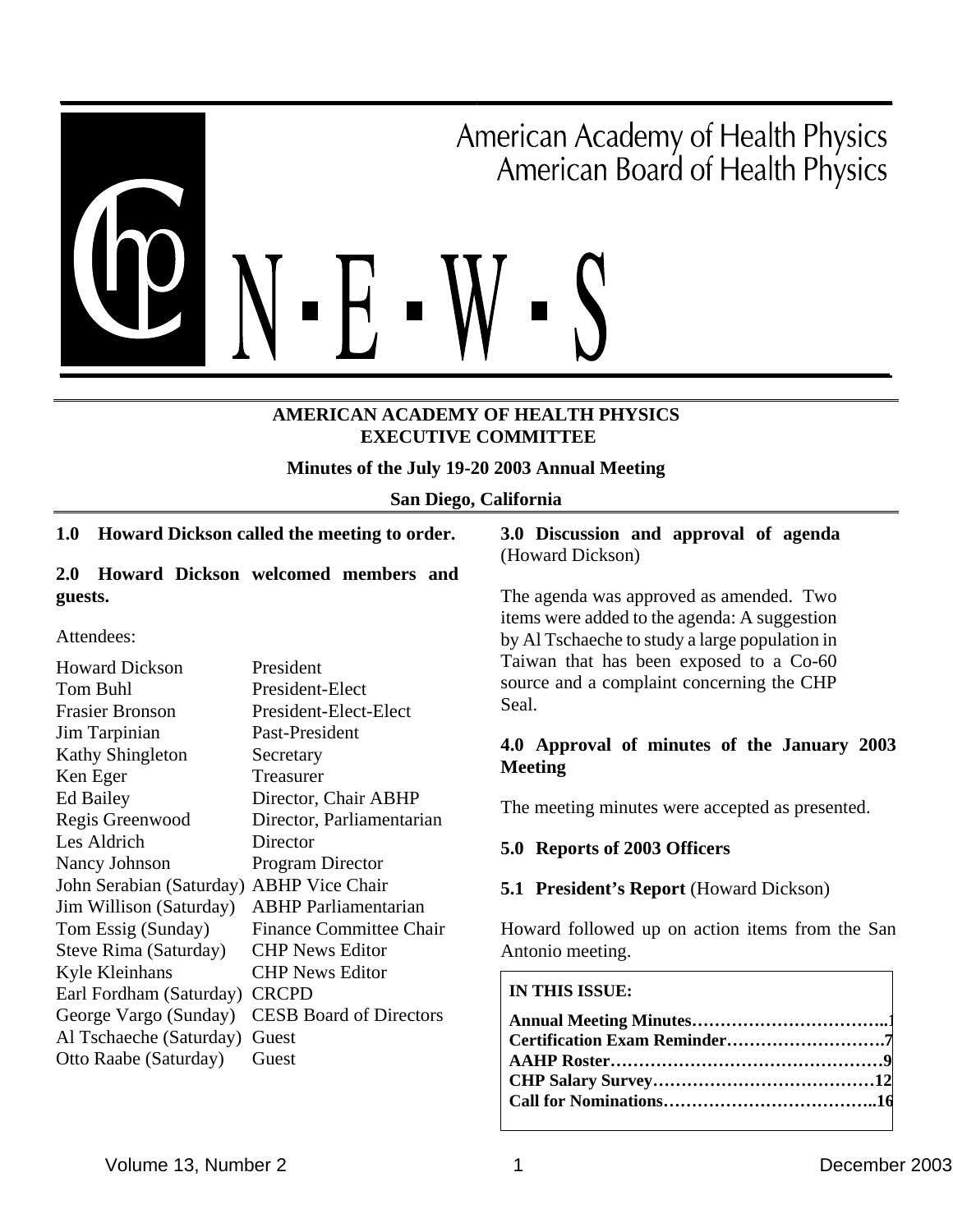Howard also reported that his focus for this year is on:

- $\checkmark$  Financial stability—managing budgets in a down market Tom discussed the President-elect's report that was and establishing contract authority (11.1); distributed with the Agenda packet. He noted that the
- $\checkmark$  Developing the AAHP web site;
- $\checkmark$  Resolving issues regarding the Council of Engineering and Scientific Specialty Boards (CESB) requirement for public input in the ABHP (See Section 11.2).

Howard reported that he had worked with various committees, notably the:

- $\checkmark$  Nominations Committee, noting that he had clarified with Johnafred Thomas that a breakdown of voting details are not needed by the AAHP Executive Committee.
- $\checkmark$  Finance Committee, noting that he had planned on attending the June 5, 2003 meeting but was unable to, but that Tom Essig did a 'masterful' job.
- $\checkmark$  Ad hoc Committee on Title Protection, noting that he had worked with Aaron Tripler, AIHA.

Howard also worked with Tom Buhl, incoming AAHP President-Elect, on the selection of new committee members and chairs.

Howard interfaced with the Secretariat; the alwaysdependable Nancy Johnson handled day-to-day affairs with efficiency and professionalism. Howard thanked Nancy for her continued support.

Howard attended the NRC public meeting on May 20, 2003 in Rockville MD. The purpose of the meeting was to discuss the proposed rule to amend 10 CFR Part 35 to revise requirements for recognition of specialty boards (e.g., Specialty Board on Nuclear Pharmacy; Certified Board of Nuclear Cardiology; American Board of Radiology; American Osteopathic Board of Nuclear Medicine, American Board of Nuclear Medicine; American Board of Medical Physics; plus the American Board of Health Physics.)

### **5.2 President-Elect's Report** (Tom Buhl)

two bylaw revisions passed with large majority. The bylaw revisions are summarized as follows:

- $\checkmark$  Provision requiring that all AAHP contracts be signed by the Academy President and co-signed by the President-Elect, except for those contracts identified by the Executive Committee to be handled directly by the Executive Secretary.
- $\checkmark$  Provision allowing electronic balloting in AAHP elections and by the AAHP Executive Committee.

### **5.2.1 2004 Committee Appointments** (Tom Buhl)

Tom developed a draft Standard Operating Procedure (SOP No. 4.5) governing contract signature authority.

Tom developed a slate of candidates for committees. Tom noted that almost all of the people who were added to committees had marked their dues envelopes indicating they'd like to serve. Tom also contacted committee chairs for their ideas and nominated some people he knew would do a good job. There is one opening on the Exam Site Selection committee—Tom will appoint a person to fill that opening.

There was some difficulty in replacing the Chair of Continuing Education Committee. This is an important committee because it is a significant moneymaker that the AAHP relies on and the chair position takes a lot of effort; experience is an important factor in the success of the committee. Tom is proposing extending Jeff Kotsch's chairmanship by one year to take advantage of his experience in running the committee.

Similarly, Tom would like to reappoint Carol Berger to the Professional Standards and Ethics Committee because she has a number of issues that are currently in process.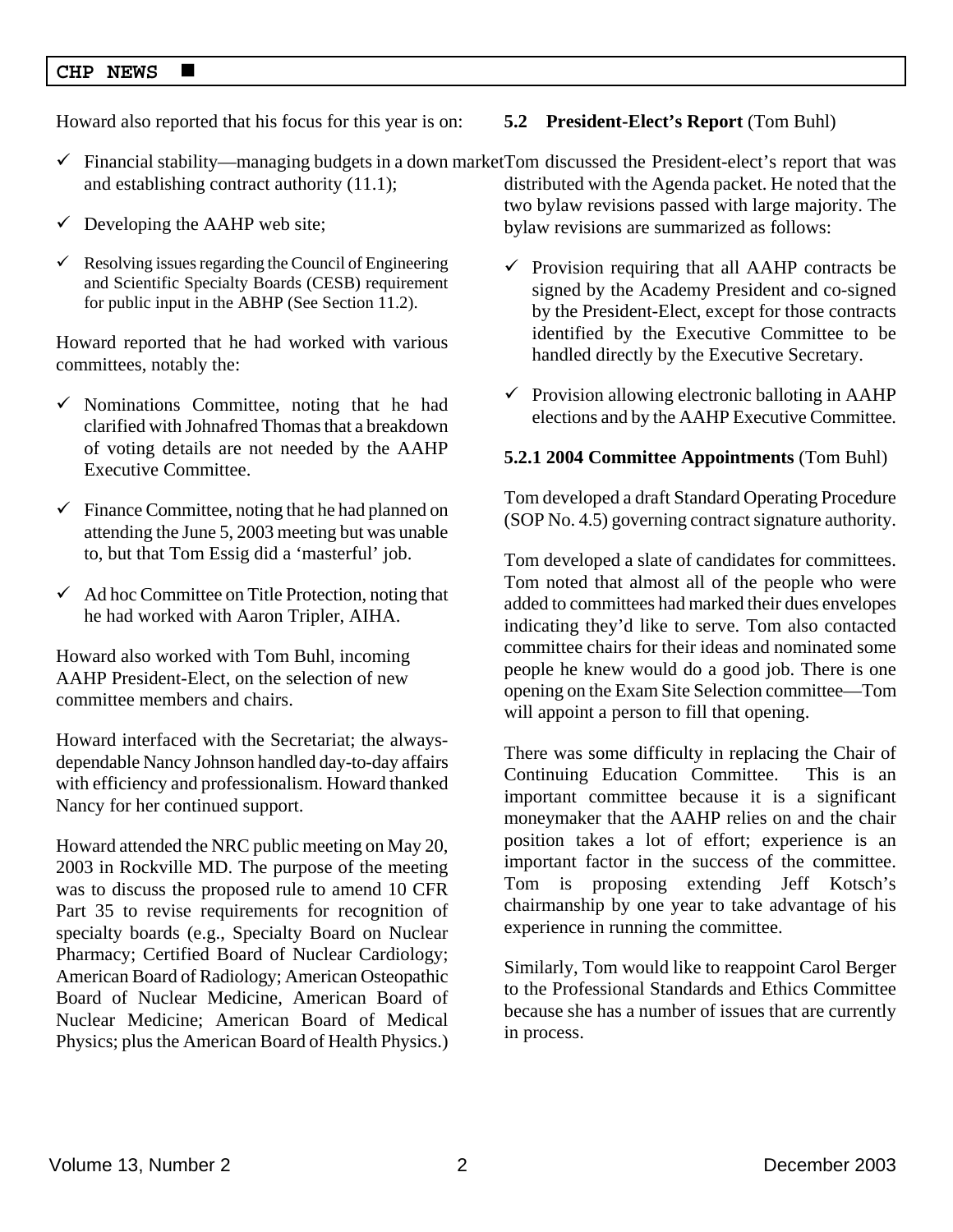### **5.3 Past President's Report** (Jim Tarpinian)

Jim Tarpinian discussed the Past-President's report that was distributed with the Agenda packet. Jim noted that his efforts since the midyear meeting were focused on development of the AAHP Special Session for Academy Day to be held during the 2003 ARSCE in San Diego. The topic of the Special Session will be Medical Health Physics, which Jim coordinated with the Medical Physics session (Karen Langley). The current chair of the NCRP is speaking during the joint session.

Jim is continuing to work on a Strategic Plan for the AAHP and the ABHP. He is hosting a brainstorming session to be held on Monday, July 21, the purpose of which is to identify who the internal and external customers are, design a questionnaire for each set of customers to determine the focus of next year(s), and design a process for conducting the survey. Jim invited all to attend.

**5.4 Secretary** (Kathy Shingleton)

Kathy briefly reviewed the Secretary's report (minutes from the January 2003 meeting and ballot results) that was distributed with the Agenda packet. The election results were as follows:

President-Elect: Frazier Bronson Secretary: Gary Kephart Director: Brian Methé

### **5.5 Treasurer's Report** (Ken Eger)

Ken Eger reviewed the Treasurer's report that was distributed with the Agenda packet.

Ken noted that the fair-market value of AAHP shortintermediate- and long-term funds has decreased (as has the national market indices). The April 30, 2003 value of AAHP funds is \$488,623 as opposed to a December 31, 2002 value of \$508,744. We're doing relatively poorly, but not as poorly as the national markets.

The Treasurer and Finance Committee developed a method for evaluating the performance of the financial advisor and identified appropriate actions.

A motion was made to accept the above reports (Les Aldrich/Jim Tarpinian) and was carried unanimously.

**6.0 Committee Correspondence and Reports**  (Howard Dickson)

### **6.1 Appeals Committee** (Tom LaVake)

There were no appeals this past year no action was necessary by the Appeals Committee.

### **6.2 Continuing Education Committee** (Jeff Kotsch)

Courses have been well attended and extra space had to be added to some courses. The fee of \$175 for allday courses doesn't seem to be negatively affecting attendance.

### **6.3 Exam Site Selection Committee** (Larry Hoffman)

There were 15 exam sites this year, but we had difficulty getting proctors in only Massachusetts and Texas. Nancy used e-mail and managed to find volunteers.

### **6.4 Finance Committee** (Tom Essig)

The Finance Committee report was distributed in the Agenda packet. Tom Essig reviewed the Finance Committee report, including the budget for next year.

The Finance Committee developed a draft SOP 2.4.1, *Metrics for Assessment of the Performance of the AAHP Investment Manager* to judge the performance of the investment advisor and define actions to be taken by the Finance Committee if certain criteria are met. Tom noted there is more tolerance for not making money in an 'up' market than there is for losing money in a 'down' market. There was support for the AAHP to not to try to 'micro-manage' the advisor, and to acknowledge that no advisor will consistently beat the market.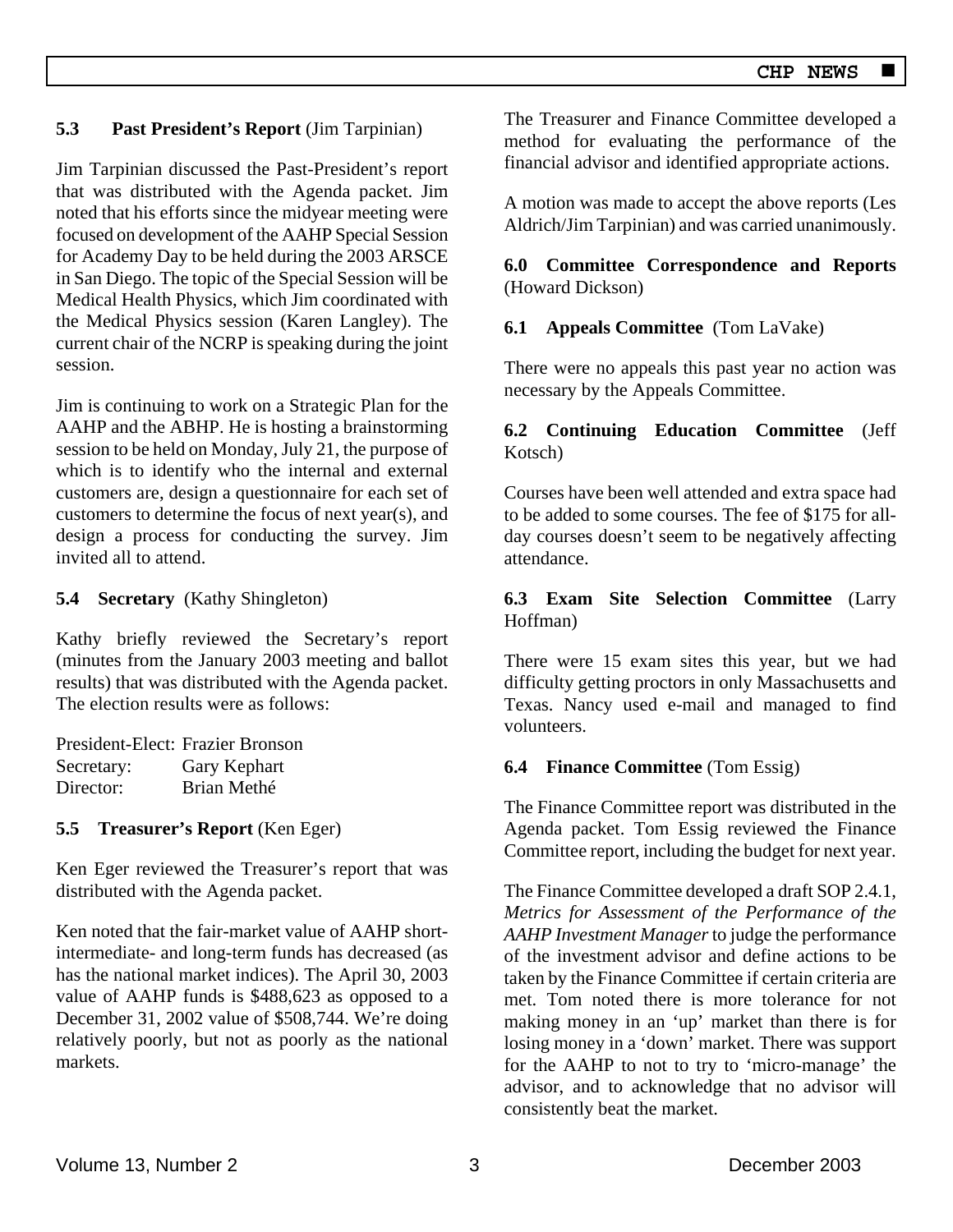### **6.5 ABHP Nominating Committee** (Johnafred Thomas)

The ABHP Nominating Committee report was distributed in the Agenda packet. The Nominating Committee developed slates of candidates for the AAHP Executive Committee, the Joyce P. Davis Memorial Award, and the two 5-year positions available on the ABHP Board of Directors.

The Executive Committee selected Jerry Hiatt and Shawn Googins to fill the two positions on the ABHP Board.

### **6.6 Professional Development Committee** (Armin Ansari)

The Professional Development Committee report was distributed in the Agenda packet.

Two Standards were published last year: SQ/P-001, *Qualifications for University Radiation Safety Officer*, and SQ/P-002, *Qualifications for Health Care Facility Radiation Safety Officer*. Howard Dickson thanked the Professional Development Committee for their hard, successful work.

### **6.7 Professional Standards and Ethics Committee** (Carol Berger)

No action/issues; a committee report was not submitted.

### **6.8 Ad hoc Committee on Title Protection and Legislation** (Ken Fleming)

A committee report was not submitted.

### **6.8.1 Dickson Meeting with Aaron Trippler from AIHA**

Howard noted that the AIHA is focusing on professional recognition vs. title protection.

Howard indicated that we should proceed slowly and carefully in the arena of licensure, as there is a concern that we're looking out for CHPs and not for HPs who are not CHPs, or the profession of Health Physics. Title protection is viewed as far more important than licensure.

Ed Bailey noted there's a downside to NOT having title protection—in dealing with state governments, licensed people (e.g., the IHs) get paid more than the non-licensed people (e.g., HPs). Howard Dickson noted another downside is that a different group can (in this vacuum) establish themselves as the authority in the radiological area.

A motion was made to accept the above reports (Jim Tarpinian/Ed Bailey) and was carried unanimously.

### **7.0 Member Communications**

**7.1 Change in Editor Position** (Steve Rima/Kyle Kleinhans)

Steve Rima elected to retire as Editor of the CHP News and Corner. Kyle Kleinhans was nominated as the new Editor of the CHP News and Corner.

### **7.1.1 CHP News Format**

There was a discussion expressing concern that the CHP News had lost some of its focus/usefulness. The editors agreed, noting it was easier to pull teeth than to get people to submit material. Suggestions for improving the situation included:

- $\checkmark$  Have the Academy determine a theme for the upcoming year, make writing assignments, and use the CHP Corner as a vehicle for relaying a year-long message. (The editors noted that input was difficult to come by even when writing assignments were made.)
- $\checkmark$  Have the editors contact each of the ABHP Chairs and offer them the opportunity to use the CHP Corner to let the membership know what's going on. (It was noted that the ABHP Chairs usually have an overwhelming amount of work on their plates.)

### **7.2 Web Page** (Scott Medling, Web Master)

There was no report from the Webmaster.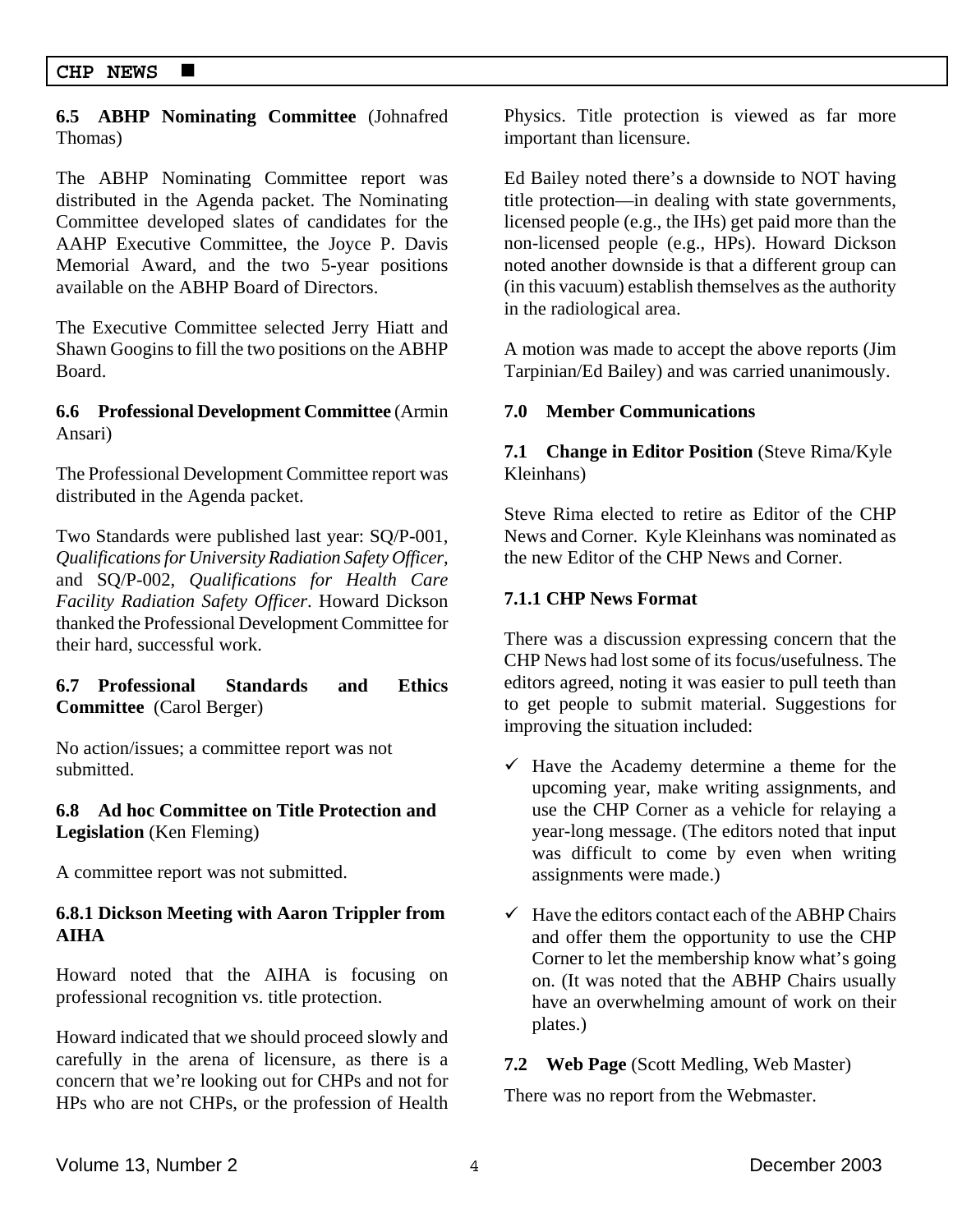### **8.0 Report of the American Board of Health Physics** (Ed Bailey)

Ed Bailey thanked the Academy for taking a lot of effort off the shoulders of the ABHP. He reported the following actions of the AHBP:

## **8.1.1 Part I and II exams**

Part I and II will be administered Monday, July 21, 2003. Ed noted the Part II reengineering effort was stopped last year and the exam bank has been closed, resulting in objections from some people. Ed pointed out that all the questions developed over the past 25 years are still available for study purposes.

Ed Bailey thanked the "three (four) wise men/women" who helped review the test prior to its issuance (Jim Tarpinian, Kathy Pryor, and Dave Myers/Kathy Shingleton)

### **8.1.2 Changes to the ABHP Policy Manual**

Several changes to policy manual were proposed, as noted in the Motions, below.

The ABHP developed and adopted a style manual that will be used for the exam. The Board is contemplating putting the existing procedures into the new style (without changing content). Howard Dickson noted that the AAHP 'cares in a positive way' (i.e., are supportive of the effort.)

### **8.1.3 McAdams award recipient**

Herman Cember is the 2003 McAdams award recipient.

### **8.1.4 ABHP Elections**

The ABHP selected the following individuals to fill the specified positions:

- $\checkmark$  John Serabian—Chair of ABHP (2004)
- $\checkmark$  Mary Birch Vice Chair (2004)
- $\checkmark$  Jim Willison—Secretary
- $\checkmark$  Liz Brackett--Parliamentarian

A motion was made to accept the above reports (Jim Tarpinian/Les Aldrich) and was carried unanimously.

### **9.0 Report from the AAHP Liaisons**

**9.1 ABMP** (Ken Miller/Dave Steidley/ Jean St.Germain)

No report was submitted or presented.

### **9.2 CRCPD** (Earl Fordham)

Conference of Radiation Control Program Directors, Inc (CRCPD)—Earl Fordham introduced himself, noting he's also the liaison to the HPS. The CRCPD is considering sponsoring a "Radiation Professional Day" to try to raise awareness of the profession. The CRCPD would appreciate the support of the Academy and HPS when their plans come closer to fruition (sometime in the next several years).

### **9.3 HPS** (Ed Maher)

No report was submitted or presented.

### **9.4 NRRPT** (Dave Kent)

No report was submitted or presented.

A motion was made to accept the liaison's reports (Ed Bailey/Jim Tarpinian) and was carried unanimously.

### **10.0 Report of the Secretariat** (Nancy Johnson)

Nancy Johnson submitted a written report and rosters with the Agenda packets. She asked for any roster updates. The number of applicants this year was about the same as last year. Ed Bailey noted that the number of applicants is consistent with historical trends, if the 90's are not included. George Vargo noted that the AAHP trend is consistent with those in other professional organizations.

A motion was made to accept the Secretariat's report (Les Aldrich/Jim Tarpinian) and was carried unanimously.

### **Executive Session**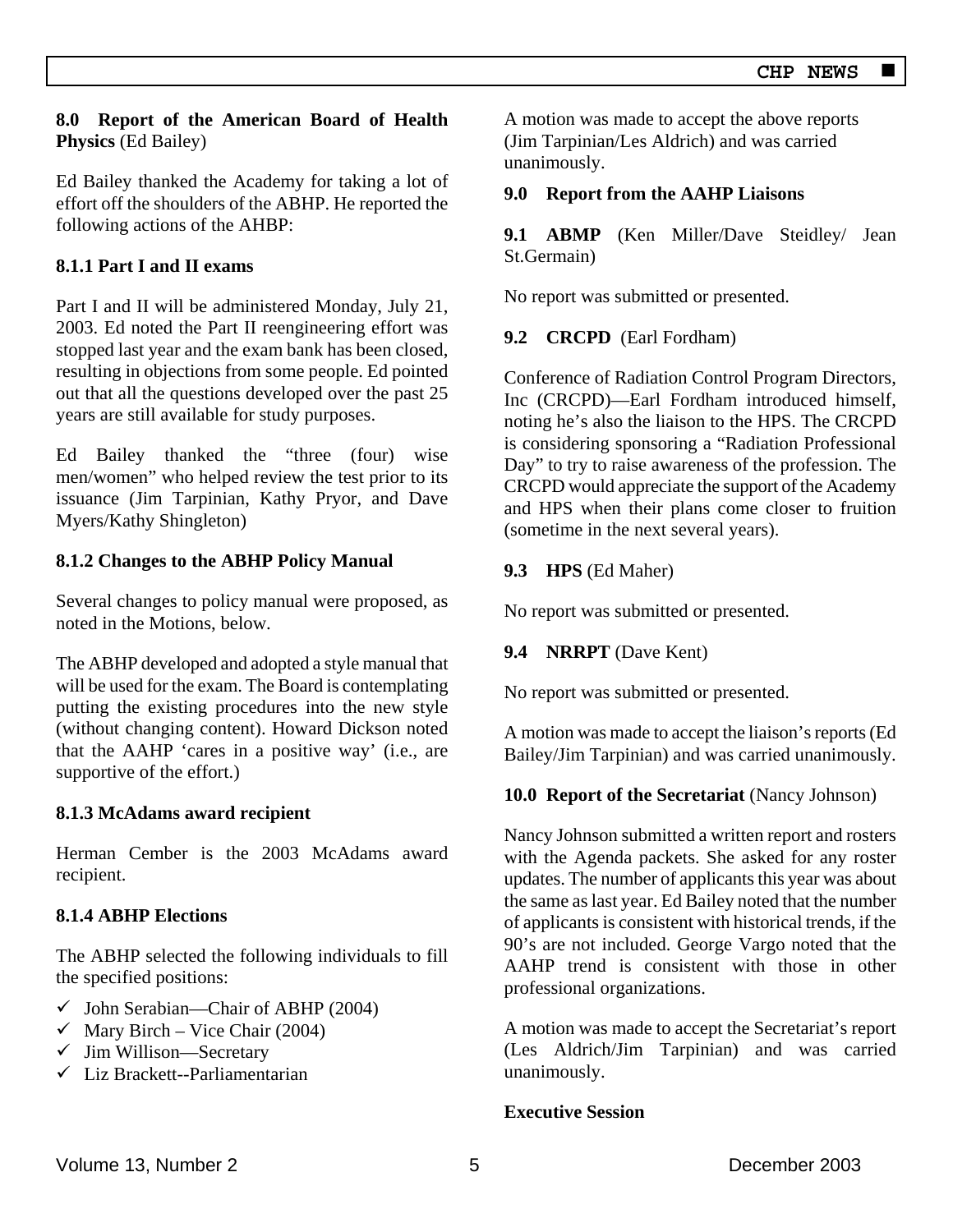There was no executive session.

### **11.0 Old Business**

### **11.1 Draft SOP on Contract Signature Authority**  (Tom Buhl)

Tom Buhl provided a draft SOP No. 4.5 on Contract Signature Authority.

### **11.2 Update on CESB Public Input Requirement**  (Ed Bailey)

The following notes reflect the discussion regarding the CESB requirement for public input.

If strategic planning initiative showed that input from the public was sought and acted upon, it would be deemed as fulfilling the requirement for public input. Strategic planning committee is addressing the issue.

Jim Tarpinian discussed the Peter F. Drucker process of developing a strategic plan. The process includes identifying internal and external customers (e.g., currently certified and uncertified individuals.) No changes in Policy manuals are needed, and the method results in documentation of the process and verification of the domains of practice.

Certification carries with it an implied warranty to the public; therefore we have to provide some way to be accountable to the public. It is probably in the AAHP's best interest to maintain some relationship with the CESB.

George Vargo noted that some combination of Accreditation Guideline 3 and 4 would resolve the issues raised by CESB. He noted there must be some formal method of soliciting the public's input. (The 'public' may be anyone who is not a CHP, but is generally considered to be a 'stakeholder'.)

### **11.3 Update on Possible Letter to CA Consumer Protection Bureau re: McDougall misrepresentation as CHP** (Howard Dickson/Jim Tarpinian)

Jim Tarpinian sent a letter to McDougall asking him to not identify himself as a CHP (as he is not

certified). McDougall stated that he has not so identified himself as a CHP (although he is using a bogus license number that implies he is certified). Jim spent a fair amount of time chasing down his numerous misrepresentations and is filling out a CA Consumer Affair Complaint form. The wisdom of the Executive Committee was to let the issue drop after submitting the complaint form since McDougall is not a credible threat to AAHP.

### **11.4 Draft SOP for Electronic Balloting by Executive Committee**

This SOP was not assigned to anyone at the last meeting, and therefore was not completed. Upon further discussion, the Executive Committee agreed that an SOP was not needed at this time as the bylaws contained what was necessary to conduct business.

### **12.0 New Business**

### **12.1 Agenda for Open Meeting**

The AAHP approved the agenda for the open meeting.

**12.2 Study of Taiwanese population** (Al Tschaeche)

Al described a situation in Taiwan where there was a relatively large population exposed to elevated doses from a Co-60 source. Since DOE has a low dose effects research program, he suggested that the AAHP write a letter to the DOE encouraging their study of this issue. See motion, below.

### **12.3 CHP Seal** (Otto Rabbe)

Otto has had a bad experience with the official CHP seal that he purchased. Some letters in the seal are 'squished' together to the point where the words are not legible (there is no space between some letters). Otto has contacted the company repeatedly until the company finally indicated they would send him a new seal, but he has not received it, as of this meeting. Others who have received seals have not had the same problem.

### **12.4 2004 Special Session Topics**

Volume 13, Number 2 and the contract of the contract of the contract of the December 2003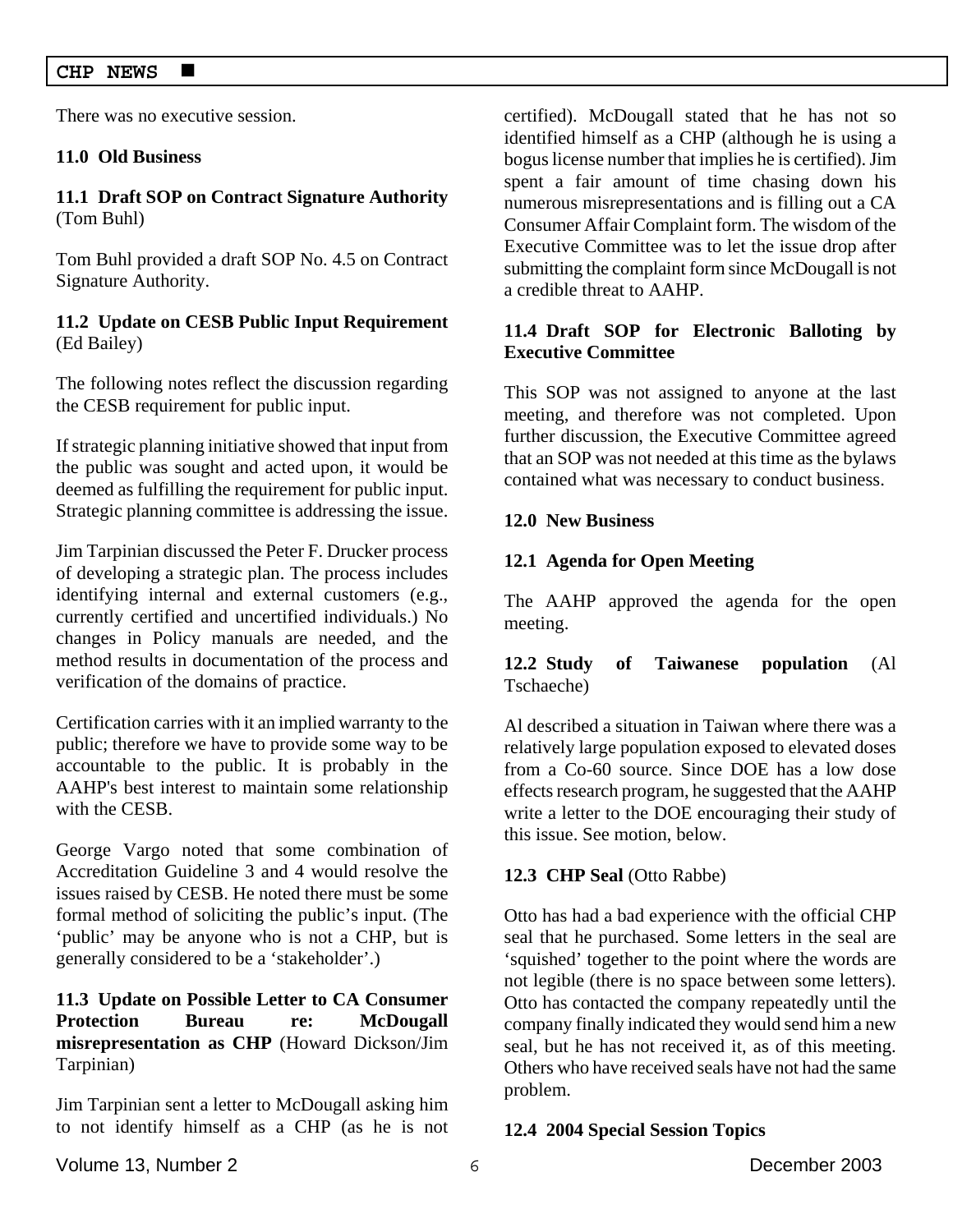Howard Dickson asked for ideas for special session topics. Absent other suggestions, Howard plans on developing a session focused on the role of the CHP in addressing terrorism. Kathy Shingleton agreed to work with Howard to develop the agenda.

### **12.5 Academic Accreditation** (Howard Dickson)

Howard Dickson noted that academic accreditation is a topic that may warrant further discussion and suggested it be included in a future AAHP agenda. Ken Eger agreed to champion this issue for the Executive Committee and be willing to discuss it at a future meeting.

### **12.6 Executive Committee Midyear Meeting (February 10, 2004, Augusta, GA)**

The next AAHP meeting will be held on Tuesday, February 10, 2004. The meeting typically takes all day.

A motion was made (Les Aldrich/Regis Greenwood) to adjourn the meeting. The motion was carried unanimously.

# **REMINDER**

**Applications for the Certification Exam must be postmarked by January 15th. Application materials may be obtained from the Academy web page:** 

www.aahp-abhp.org

**or from the Secretariat, 703-790-1745** 

Address contributions for CHP News and "CHP Corner" to:

Editor Kyle Kleinhans, CHP Work: 865-576-4170 FAX: 865-241-3548 E-mail: kk2@bechteljacobs.org

OR

Associate Editor Harry Anagnostopoulos, CHP Work: 314-429-9340 x22 Fax: 314-426-0527 E-mail: harold.w.anagnostopoulos@saic.com

OR

Associate Editor Rodney Simonsen, CHP Work: 702-295-4442 Fax: 702-295-3514 E-mail: simonsrj@nv.doe.gov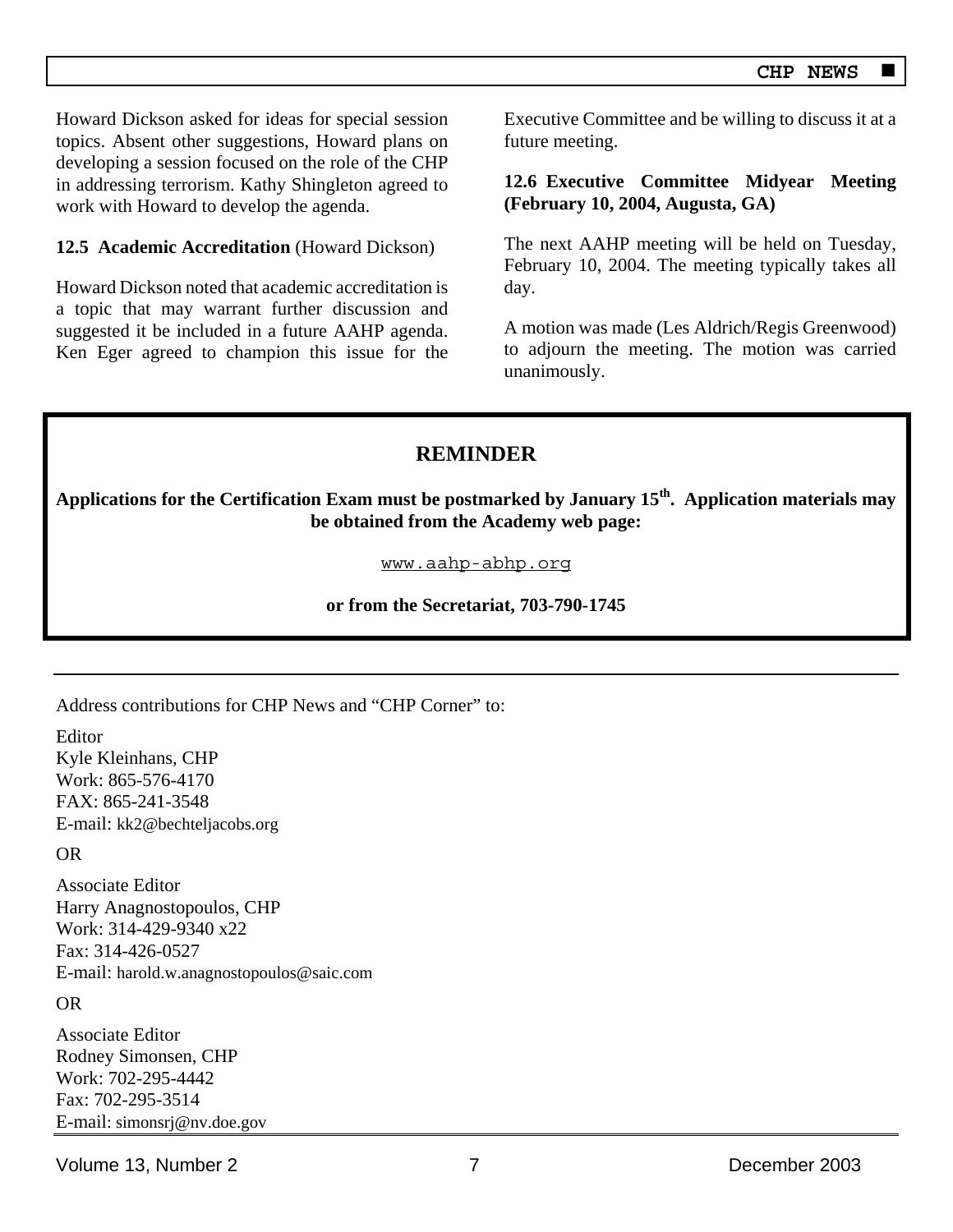#### **AMERICAN ACADEMY OF HEALTH PHYSICS ADMINISTRATIVE ROSTER - 2003**

#### **PRESIDENT**

Howard W. Dickson ('04) EG&G, Suite 900 2341 Jefferson Davis Hwy Arlington, VA 22202 (703) 418-3224 Work (703) 418-0248 FAX hwdickson@egginc.com

#### **PRESIDENT-ELECT**

Thomas E. Buhl ('05) 1877 Brillante Lane Santa Fe, NM 87505 (505) 665-8176 Work (505) 665-3811 FAX tbuhl@lanl.gov

#### **PAST PRESIDENT**

James E. Tarpinian ('03) Brookhaven National Lab. Upton, NY 11973 (631) 344-8370 Work (631) 344-6079 FAX tarpinian@bnl.gov

#### **SECRETARY**

Kathleen Shingleton ('04) Lawrence Livermore National Lab, L-384 P O Box 808 Livermore, CA 94551-9900 (925) 422-5172 Work (925) 422-5270 FAX shingleton2@llnl.gov

#### **TREASURER**

Ken J. Eger ('05) 183 Terisu Circle Powell, TN 37849 (865) 483-8622 Work (865) 481-5155 FAX kdeger@comcast.net

#### **PROGRAM DIRECTOR**

Nancy Johnson American Academy of Health Physics 1313 Dolley Madison Blvd, Ste. 402 McLean, VA 22101 (703) 790-1745 ext. 25 Work (703) 790-2672 FAX njohnson@burkinc.com

#### **BOARD MEMBERS**

Lester K. Aldrich ('04) 656 Chestnut Avenue Richland, WA 99352 (509) 946-3106 Home laldrich@gte.net

Edgar D. Bailey ('03) 8416 Baretta Court Sacramento, CA 95828 (916) 322-3482 Work (916) 341-7101 FAX ebailey@dhs.ca.gov

Thomas H. Essig ('03) 13509 Straw Bale Lane Darnestown, MD 20878 (301) 415-7238 Work (301) 415-5397 FAX the@nrc.gov

Regis Greenwood ('05) 12332E Inletridge Drive Maryland Heights, MO 63043 (314) 991-4545 Work (314) 991-4692 FAX greenwood@physicist.net

E. Scott Medling ('03) So. California Edison P O Box 128 San Clemente, CA 92674-0128 (949) 368-7492 Work (707) 598-1940 FAX medlines@songs.sce.com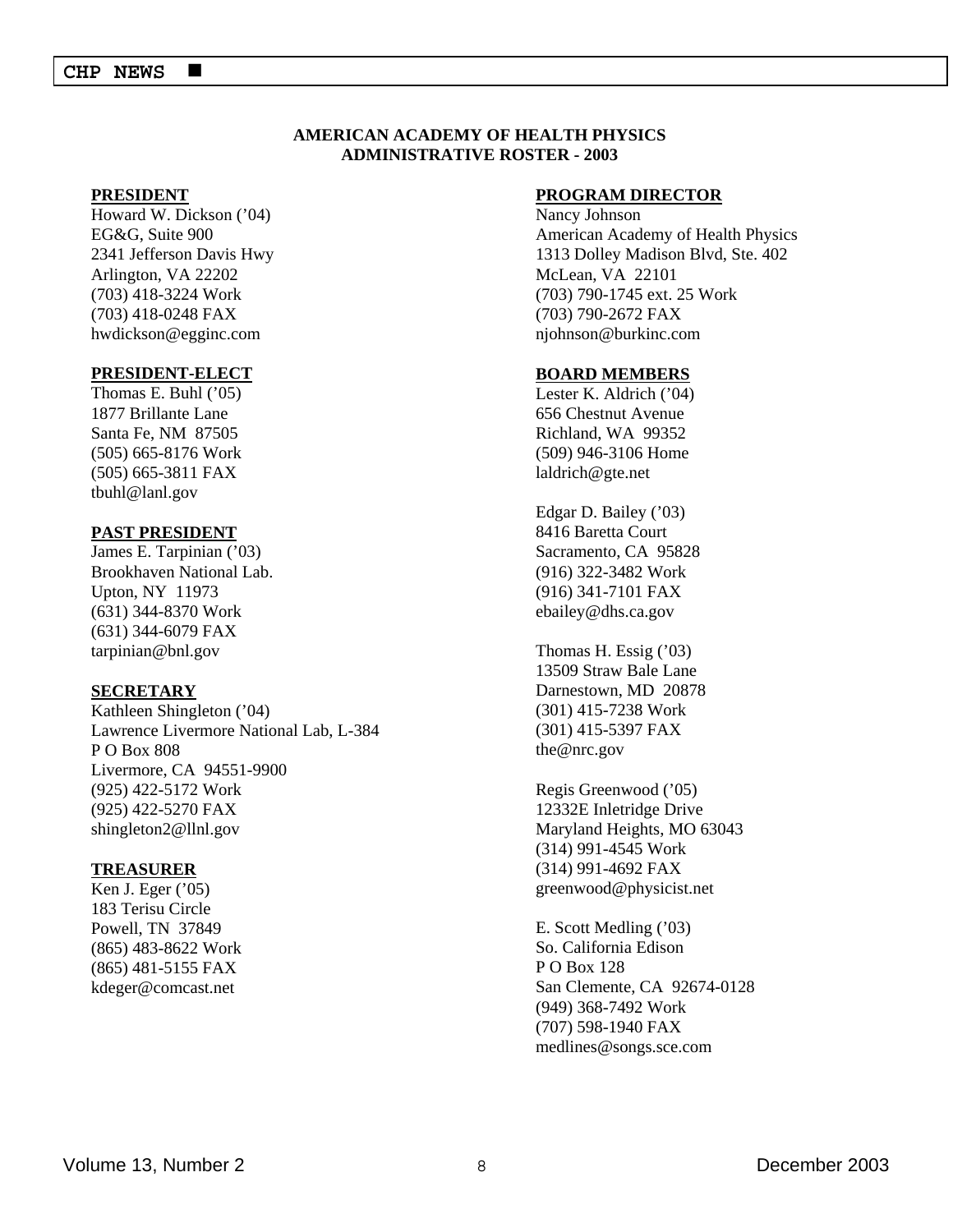### **EXECUTE 2018** CHP NEWS ■

#### **AMERICAN ACADEMY OF HEALTH PHYSICS ADMINISTRATIVE ROSTER - 2003 (continued)**

#### **WEBMASTER**

E. Scott Medling So. California Edison P O Box 128 San Clemente, CA 92674-0128 (949) 368-7492 Work (707) 598-1940 FAX medlines@songs.sce.com

#### **CHP News Editor**

Kyle Kleinhans, CHP Work: 865-576-4170 FAX: 865-241-3548 kk2@bechteljacobs.org

CHP News Associate Editor Harry Anagnostopoulos, CHP Work: 314-429-9340 x22 Fax: 314-426-0527 Harold.w.anagnostopoulos@saic.com

CHP News Associate Editor Rodney Simonsen, CHP Work: 702-295-4442 Fax: 702-295-3514 Simonsrj@nv.doe.gov

#### **AAHP LIAISONS CRCPD:**

Earl Fordham Washington Dept. of Health Division of Radiation Protection 4815 Blue Heron Blvd. W. Richland, WA 99353 (509) 377-3871 Work (509) 377-3871 FAX earl.fordham@verizon.net

#### **HPS:**

Edward F. Maher Duke Engineering & Services 400 Donald Lynch Blvd. Marlborough, MA 01752 (978) 568-2785 Work (978) 568-3731 FAX Edward.Maher@framatome-anp.com

#### **AAHP LIAISONS**

#### **NRRPT:**

Dave Kent 165 McDaniels Lane Springboro, OH 45066 (937) 865-4679 Work (937) 865-4219 FAX david.kent@ohio.doe.gov

#### **ABMP:**

Kenneth L. Miller Health Physics Office Hershey Medical Center Hershey, PA 17033 (717) 531-8027 Work (717) 531-3641 FAX kmiller@psu.edu

K. David Steidley 50 Baltusrol Way Short Hills, NJ 07078 (973) 322-5625 Work steidley@nac.net

Jean M. St. Germain MSKCC, Dept of Medical Physics 1275 York Avenue New York, NY 10021 (212) 639-7390 Work (212) 717-3010 FAX stgermaj@mskcc.org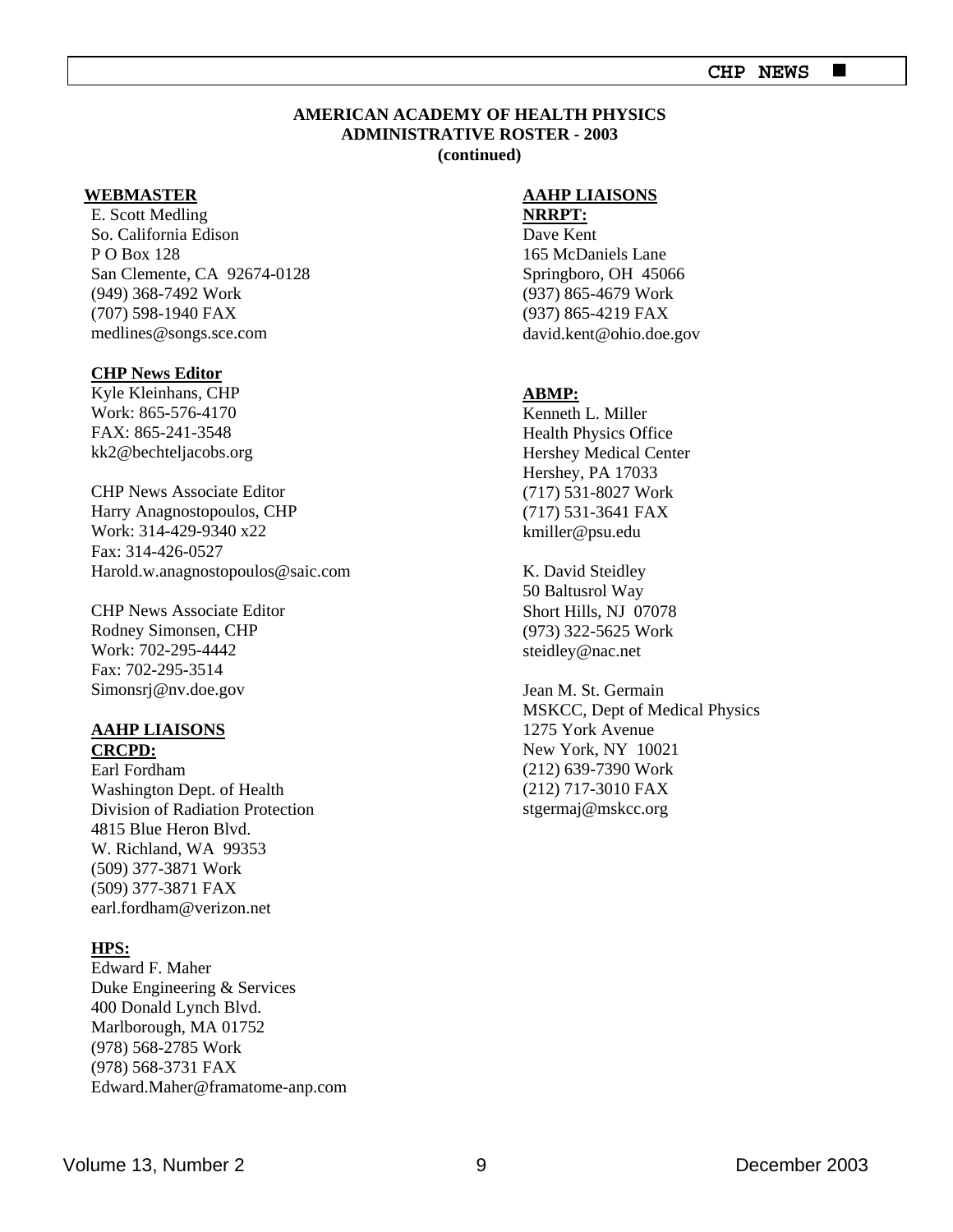#### **AMERICAN ACADEMY OF HEALTH PHYSICS COMMITTEE LISTING - 2003**

NOTE: Term expires at the end of the year indicated

#### **Appeals**

Thomas LaVake, Chair ('03) Johnson & Johnson 1000 Route 202 Raritan, NJ 08869-0602 (908) 704-4239 Work tlavake@prius.jnj.com

Cindy Bloom ('05) Thomas Murphy ('04)

#### **Continuing Education**

Jeffrey L. Kotsch, Chair ('03) 707 Beverley Drive Alexandria, VA 22302 (202) 488-1464 Work (202) 488-1964 FAX jkotsch@fenix2.dol-esa.gov

#### **Exam Site**

Larry Hoffman, Chair ('03) PO Box 1663, MS K-542 Los Alamos, NM 87545 (505) 665-8890 Work (505) 665-4477 FAX hoff@lanl.gov

#### **Finance**

Thomas H. Essig ('03) 13509 Straw Bale Lane Darnestown, MD 20878 (301) 415-7238 Work (301) 415-5369 FAX the@nrc.gov

#### **Nominating**

Johnafred Thomas, Chair ('04) 502 Greenwood Drive Clinton, TN 37716 (865) 576-4086 j82@y12.doe.gov

S. Y. Chen ('05) Thomas Johnson ('03) Jay Kunze ('04) Thomas Mohaupt ('04) John Rich ('03)

John Ahlquist ('04) Donald Brady ('05) Lisa Stetar ('05)

Ken J. Eger ('05) Edgar D. Bailey ('03)

Robert Feinberg ('03) Steven Gebers ('03) Jerry B. Hunt ('05) Joel O. Lubenau ('04) Larry McKay ('03) David S. Myers ('05) Carl J. Paperiello ('05) John Serabian (ABHP Vice Chair)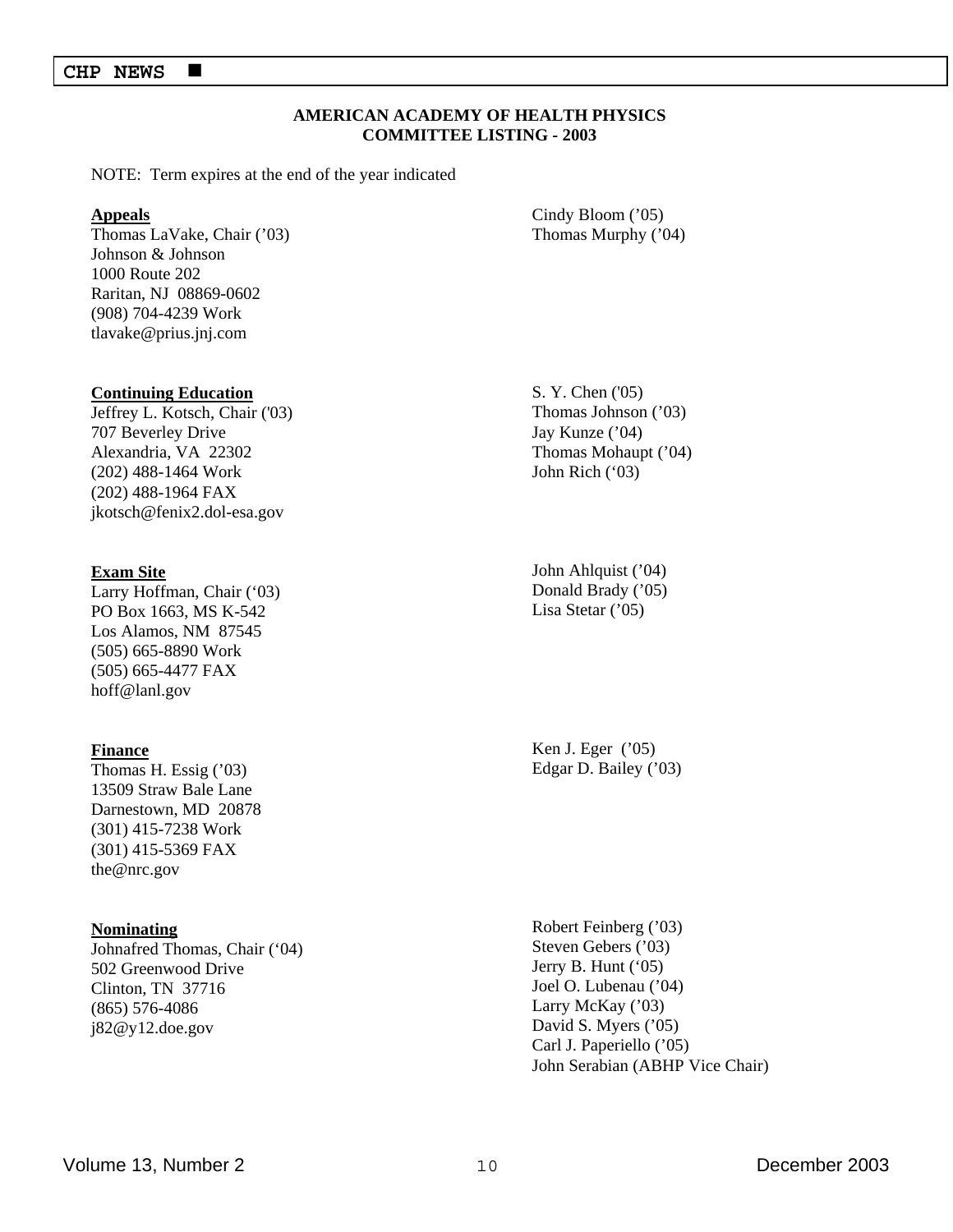#### **AMERICAN ACADEMY OF HEALTH PHYSICS COMMITTEE LISTING – 2003**

(continued)

NOTE: Term expires at the end of the year indicated

#### **Professional Development**

Armin Ansari, Chair ('03) CDC, 1600 Clifton Road MS E39 Atlanta, GA 30333 (404) 498-1837Work aansari@cdc.gov

#### **Professional Standards & Ethics**

Carol Berger, Chair ('03) IEM, Inc. 8 Brookes Ave, Ste 205 Gaithersburg, MD 20877 (240) 631-8990 Work cdberger@iem-inc.com

Jeffrey Chapman ('03) Rodican P. Reed ('04) Bruce R. Thomadsen ('04) Toshihide Ushino ('05) Thomas H. Youngblood ('05)

Steven R. Frey ('05) Bryce L. Rich ('04) David D. Snellings ('04) Paul L. Ziemer ('03)

### **AMERICAN BOARD OF HEALTH PHYSICS PANEL CHAIRS AND VICE CHAIRS – 2003**

#### **Part I Panel**

Patricia A. Milligan, Chair 18900 Barnesville Road Dickerson, MD 20842 (301) 415-2223 Work (301) 415-2698 Fax pamm718@aol.com

George MacDurmon, Vice Chair 3409 Fox Hill Terrace Edmond, OK 73034 (405) 271-6121 Work (405) 271-1768 Fax george.macdurmon@ouhsc.edu

Kent Lambert, Past Chair 450 Marshall Mill Road Franklinville, NJ 08322 (215) 762-8768 Work (215) 762-3722 Fax kent.lambert@drexel.edu

#### **Part II Panel**

Daniel S. Mantooth, Chair 30805 S. 875 PRSE Kennewick, WA 99352 (509) 376-6842 Work (509) 762-4450 Fax dbarn01@earthlink.com

Andrew H. Thatcher, Vice Chair 522 North E Street Tacoma, WA 98403 (253) 627-0139 Work (253) 627-4927 Fax thatcher.drew@attbic.com

Sharon Dossett, Past Chair 4107 Tamarack Road W. Richland, WA 99353 (509) 376-3057 Work sharon.dossett@pnl.gov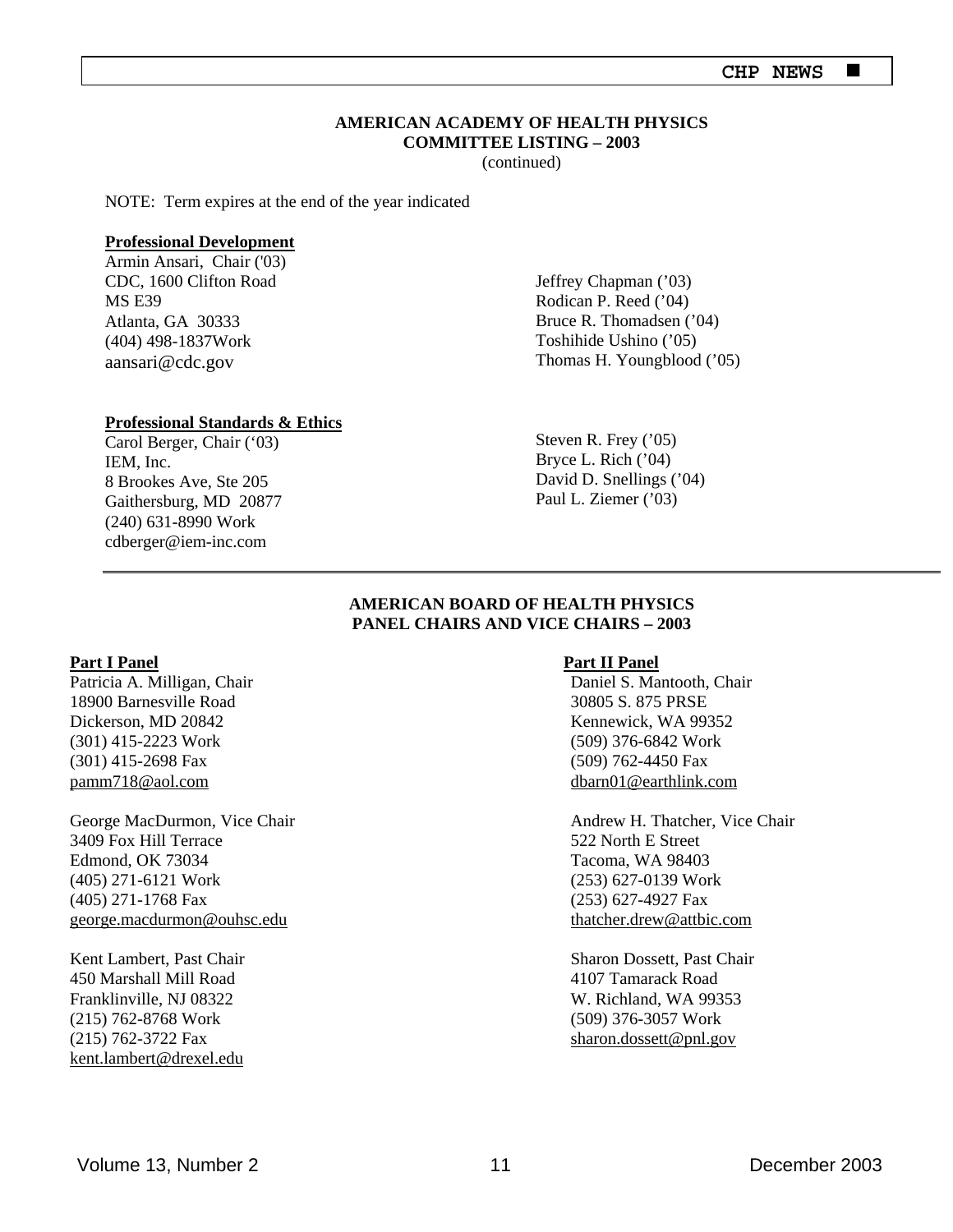

# **THE 2003 CHP SALARY SURVEY**

### **Gary Lautenschlager**

### Introduction

The 2003 Certified Health Physicist (CHP) survey data was collected by having CHPs submit their responses to survey questions on a web- based data entry form. As was done last year, data was collected in coordination with a salary survey of the entire Health Physics Society (HPS).

Chris Graham and Andy King will report the HPS salary survey results separately in the Health Physics Newsletter.

The survey was also available in hardcopy form for those who preferred to fax or mail their responses.

Questions about this survey should be directed to Gary Lautenschlager, via email: chpsalarysurvey@yahoo.com

#### Data Analysis

The salary ranges marked by CHPs on the completed survey forms were rounded to the midpoints of those ranges before statistical analyses were performed. For example, if a CHP marked the salary range \$50,000 to \$52,499; their salary was rounded to the midpoint value of \$51,250.

Responses from CHPs who were either part time or retired were not analyzed, since the data did not appear to allow meaningful comparisons to be made.

To minimize skewing the results, data from six survey respondents were excluded from the data analysis because they indicated that they earned \$174,499 or more per year.

Of 60 respondents who reported receiving a significant (10 % or more) salary increase upon attaining ABHP certification: 28% received this increase from their current employer, 48% from a promotion with their current employer, 17% received this increase from a new employer, 3% from part-time consulting, and 3% did not specify.

CHP salaries by region are also presented in this report.

#### Data Presentation

In an effort to make the results of the survey interesting and useful, CHPs were subcategorized in several ways by education, primary job responsibility, years of experience, and combinations of these subcategories.

Readers are cautioned that for statistical validity, results were usually given only if there were 10 or more CHPs within that subcategory. Data presented for one subcategory of CHPs may not be possible for another subcategory. However, some exceptions were made for general interest.

The subcategories in the tables may also change from year to year, depending on the number of responses received. Every effort was made to keep the subcategories consistent with previous surveys, but if there were an insufficient number of CHPs the results were not given.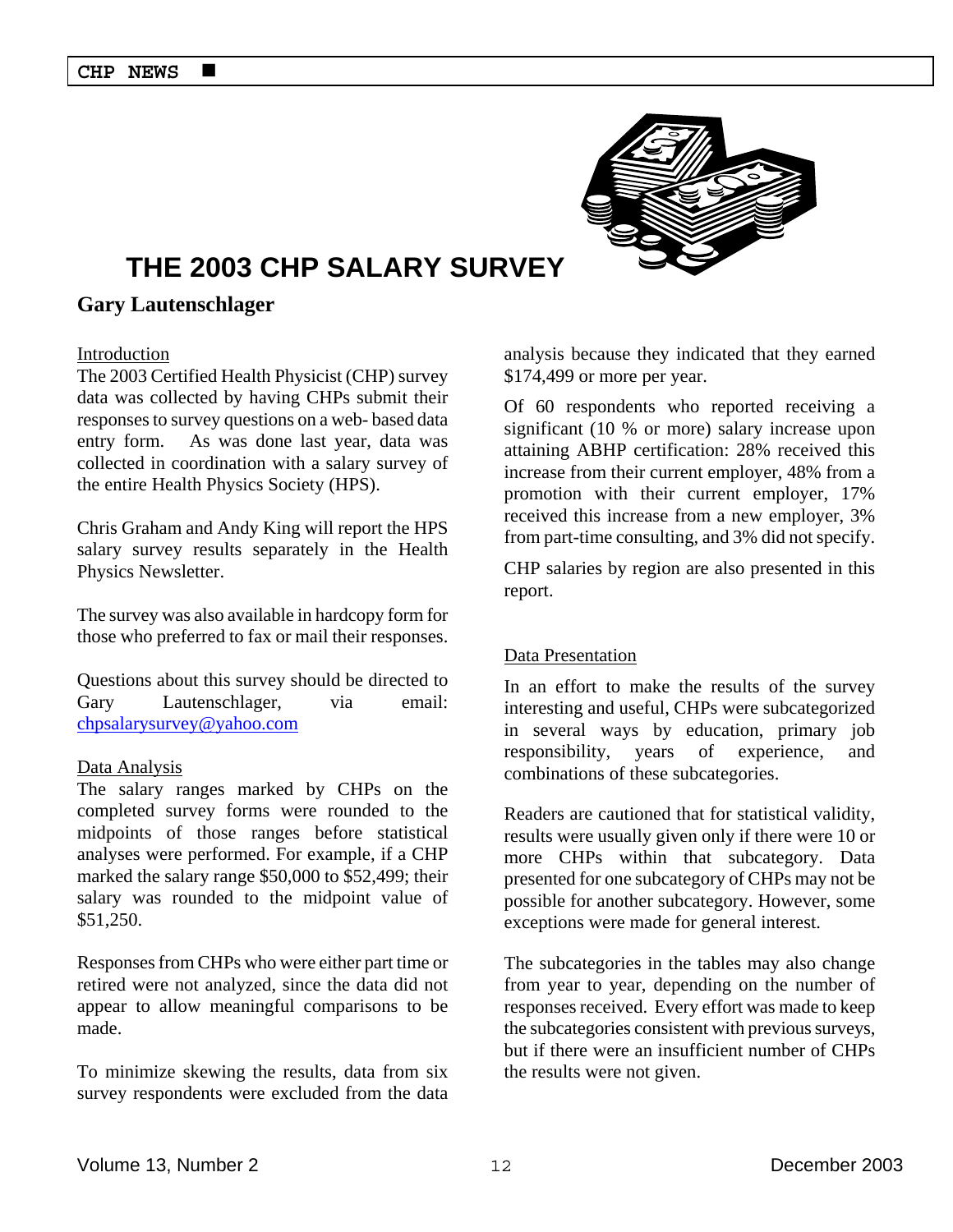### Tables and Figures

Tables show results for full-time CHPs who received health, vacation, and retirement benefits from their primary employer unless otherwise noted.

Histograms of the data shown in Table 1- All CHPs and Table 2 - Masters Health Physics are included as Figure 1 and Figure 2, respectively.

# **All of the following tables are for fulltime CHPs with health, vacation, and retirement benefits.**

| <b>Table 1: All CHPs</b> |       |          |               |           |          |                |  |  |
|--------------------------|-------|----------|---------------|-----------|----------|----------------|--|--|
| <b>All CHPs</b>          | Count | Average  | <b>Median</b> | Max       | Min      | <b>Std Dev</b> |  |  |
| <b>CHPs</b>              | 282   | \$97,039 | \$93,750      | \$173,750 | \$46,250 | \$22,085       |  |  |

| <b>Table 2: CHPS by Equeation and Field</b> |       |           |               |            |          |                |  |  |  |
|---------------------------------------------|-------|-----------|---------------|------------|----------|----------------|--|--|--|
| Education                                   | Count | Average   | <b>Median</b> | <b>Max</b> | Min      | <b>Std Dev</b> |  |  |  |
| <b>Bachelors Health Physics</b>             | 16    | \$92,656  | \$91,250      | \$121,250  | \$66,250 | \$91,250       |  |  |  |
| <b>Bachelors Other Field</b>                | 29    | \$94,353  | \$93,750      | \$173,750  | \$61,250 | \$23,353       |  |  |  |
| <b>Masters Health Physics</b>               | 139   | \$96,556  | \$93,750      | \$161,250  | \$46,250 | \$21,758       |  |  |  |
| <b>Masters Other Field</b>                  | 23    | \$96,902  | \$96,250      | \$146,250  | \$63,750 | \$19,206       |  |  |  |
| <b>Masters Nuclear Engineering</b>          | 17    | \$96,250  | \$96,250      | \$123,750  | \$61,250 | \$19,605       |  |  |  |
| Ph.D. Health Physics                        | 19    | \$97,434  | \$88,750      | \$153,750  | \$56,250 | \$28,129       |  |  |  |
| Ph.D. Other Field                           | 23    | \$106,793 | \$111,250     | \$163,750  | \$53,750 | \$28,752       |  |  |  |

### **Table 2: CHPs by Education and Field**

### **Table 3: CHPs by Education and 6-15 Years Experience**

|                                 | $\sim$ 001 $\sim$ 101 $\sim$ 101 $\sim$ 101 $\sim$ |          |               |           |          |                |
|---------------------------------|----------------------------------------------------|----------|---------------|-----------|----------|----------------|
| Education & 6-15 Yrs Experience | Count                                              | Average  | <b>Median</b> | Max       | Min      | <b>Std Dev</b> |
| All CHPs 6-15 yrs Experience    | 68                                                 | \$86,875 | \$86,250      | \$148,750 | \$53,750 | \$16,985       |
| <b>Masters Health Physics</b>   | 30                                                 | \$87,532 | \$83,750      | \$148.750 | \$53,750 | \$18,081       |

| Education $\&$ >15 Yrs Experience  | Count | Average   | <b>Median</b> | <b>Max</b> | Min      | <b>Std Dev</b> |
|------------------------------------|-------|-----------|---------------|------------|----------|----------------|
| All CHPs $>15$ yrs Experience      | 208   | \$100,252 | \$96,250      | \$173,750  | \$46,250 | \$22,578       |
| <b>Bachelors Health Physics</b>    | 13    | \$93,750  | \$91,250      | \$121,250  | \$66,250 | \$14,577       |
| <b>Bachelors Other Field</b>       | 27    | \$96,157  | \$96,250      | \$173,750  | \$61,250 | \$23,199       |
| <b>Masters Health Physics</b>      | 97    | \$99,987  | \$98,750      | \$161,250  | \$46,250 | \$21,875       |
| <b>Masters Other Field</b>         | 18    | \$100,000 | \$97,500      | \$146,250  | \$66,250 | \$19,727       |
| <b>Masters Nuclear Engineering</b> | 13    | \$95,673  | \$91,250      | \$123,750  | \$61,250 | \$21,364       |
| Ph.D. Health Physics               | 10    | \$106,250 | \$102,500     | \$153,750  | \$56,250 | \$33,520       |
| Ph.D. Other Field                  | 18    | \$112,917 | \$115,000     | \$163,750  | \$58,750 | \$27,759       |

### **Table 5: CHPs by U.S. Regions\***

| <b>CHPs by Region</b> | .ount               | Average               | <b>Median</b> | Max                   | Min      | <b>Std Dev</b> |
|-----------------------|---------------------|-----------------------|---------------|-----------------------|----------|----------------|
| Northeast             | $\sim$ $\sim$<br>ັບ | $\sim$<br>\$95,1<br>v | 1,250<br>\$91 | 1,250<br>. ሐላ<br>JIJ. | \$53,750 | \$22,281       |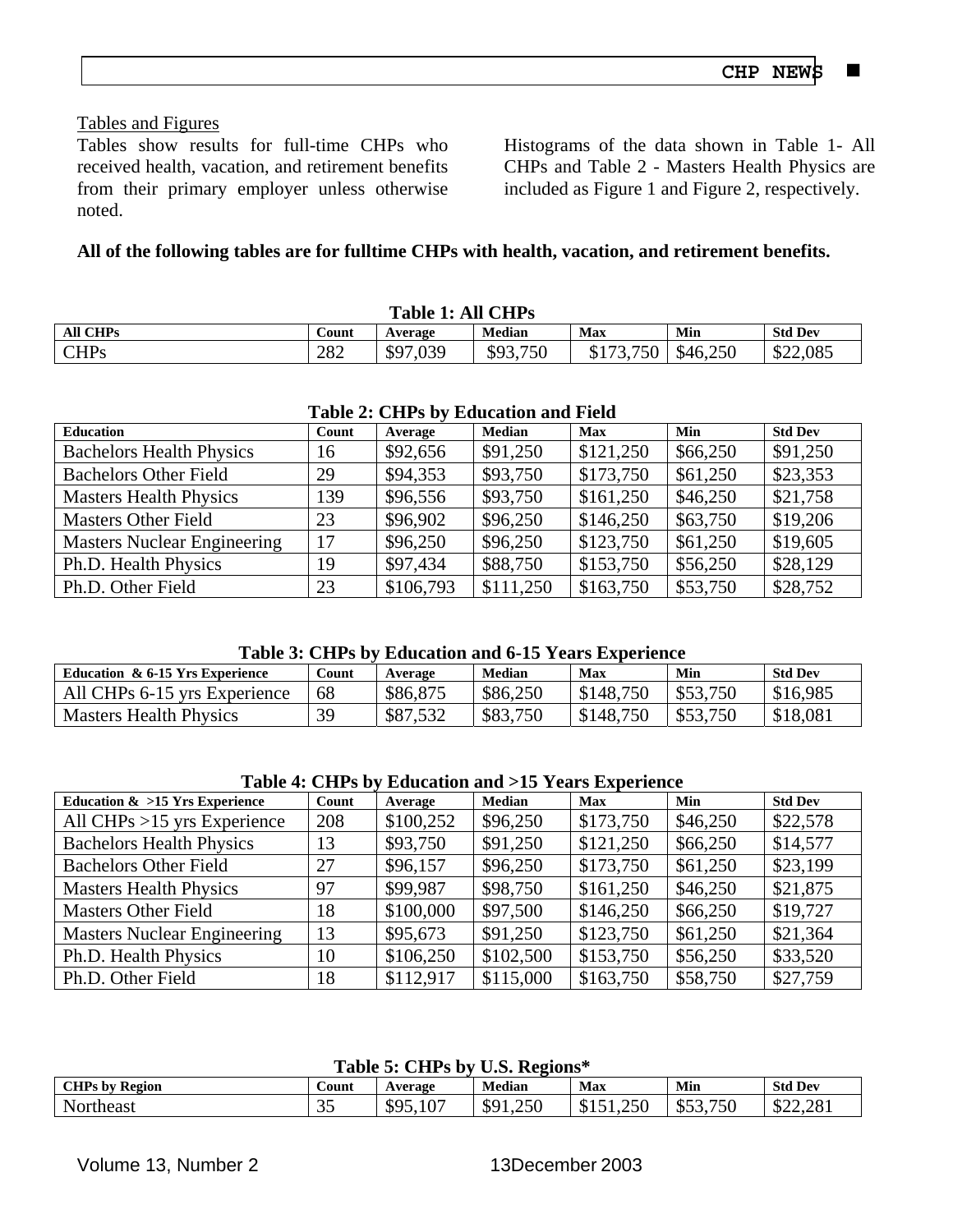| Midwest | 35         | \$95,250  | \$88,750 | \$163,750       | \$58,750 | \$28,031 |
|---------|------------|-----------|----------|-----------------|----------|----------|
| South   | 114        | \$94,430  | \$91,250 | \$161,250       | \$53,750 | \$19,337 |
| West    | $\cdot$ 97 | \$102,693 | \$98,750 | .750<br>\$173.7 | \$61,250 | \$20,345 |

**\*-** The four major regions of the United States as defined by the U.S. Census Bureau for which data are presented represent groups of States as follows:

*Northeast.* Connecticut, Maine, Massachusetts, New Hampshire, New Jersey, New York, Pennsylvania, Rhode Island, Vermont.

*Midwest.* Illinois, Indiana, Iowa, Kansas, Michigan, Minnesota, Missouri, Nebraska, North Dakota, Ohio, South Dakota, Wisconsin.

*South.* Alabama, Arkansas, Delaware, District of Columbia, Florida, Georgia, Kentucky, Louisiana, Maryland, Mississippi, North Carolina, Oklahoma, South Carolina, Tennessee, Texas, Virginia, West Virginia.

*West.* Alaska, Arizona, California, Colorado, Hawaii, Idaho, Montana, Nevada, New Mexico, Oregon, Utah, Washington, Wyoming.

#### **Table 6: CHPs by Education and NRRPT**

| ****** ** **** * * *          |                           |          |          |           |          |                |  |  |
|-------------------------------|---------------------------|----------|----------|-----------|----------|----------------|--|--|
| <b>Education &amp; NRRPT</b>  | $\mathop{\mathrm{Count}}$ | Average  | Median   | Max       | Min      | <b>Std Dev</b> |  |  |
| <b>Bachelors Other Field</b>  |                           | \$86,477 | \$88,750 | \$108,750 | \$68,750 | \$13,850       |  |  |
| <b>Masters Health Physics</b> |                           | \$99,861 | \$88,750 | \$161,250 | \$61,250 | \$32,575       |  |  |
|                               |                           |          |          |           |          |                |  |  |

| <b>Masters Health Physics</b><br>& Primary Employer | Count | Average   | <b>Median</b> | <b>Max</b> | Min      | <b>Std Dev</b> |
|-----------------------------------------------------|-------|-----------|---------------|------------|----------|----------------|
| <b>Consulting Firm</b>                              | 9     | \$100,139 | \$96,250      | \$146,250  | \$71,250 | \$24,015       |
| Commercial                                          | 16    | \$100,938 | \$93,750      | \$161,250  | \$71,250 | \$26,800       |
| <b>Federal Government</b>                           | 25    | \$100,250 | \$96,250      | \$148,750  | \$71,250 | \$21,102       |
| <b>Government Contractors</b>                       | 18    | \$93,750  | \$91,250      | \$118,750  | \$81,250 | \$10,880       |
| Medical                                             | 9     | \$89,306  | \$83,750      | \$126,250  | \$58,750 | \$22,283       |
| <b>National Laboratory</b>                          | 20    | \$109,125 | \$105,000     | \$161,250  | \$78,750 | \$23,031       |
| <b>Nuclear Power Facility</b>                       | 12    | \$98,958  | \$98,750      | \$128,750  | \$71,250 | \$19,290       |
| University                                          | 20    | \$87,500  | \$87,500      | \$123,750  | \$53,750 | \$20,302       |

### **Table 7: Masters Health Physics and Primary Employer**

#### **Table 8: All CHPs by Other Certifications**

| ****** ****** **** * *<br><u>o mor ovi milolohu</u> |                |           |               |           |          |                |  |  |
|-----------------------------------------------------|----------------|-----------|---------------|-----------|----------|----------------|--|--|
| <b>All CHPs by Other Certifications</b>             | Count          | Average   | <b>Median</b> | Max       | Min      | <b>Std Dev</b> |  |  |
| PE                                                  | $\overline{1}$ | \$107,708 | \$113,750     | \$146,250 | \$46,250 | \$27,125       |  |  |
| <b>NRRPT</b>                                        | 42             | \$93,036  | \$90,000      | \$161,250 | \$61,250 | \$21,093       |  |  |
| Other                                               | 23             | \$101,250 | \$98,750      | \$156,250 | \$56,250 | \$20,282       |  |  |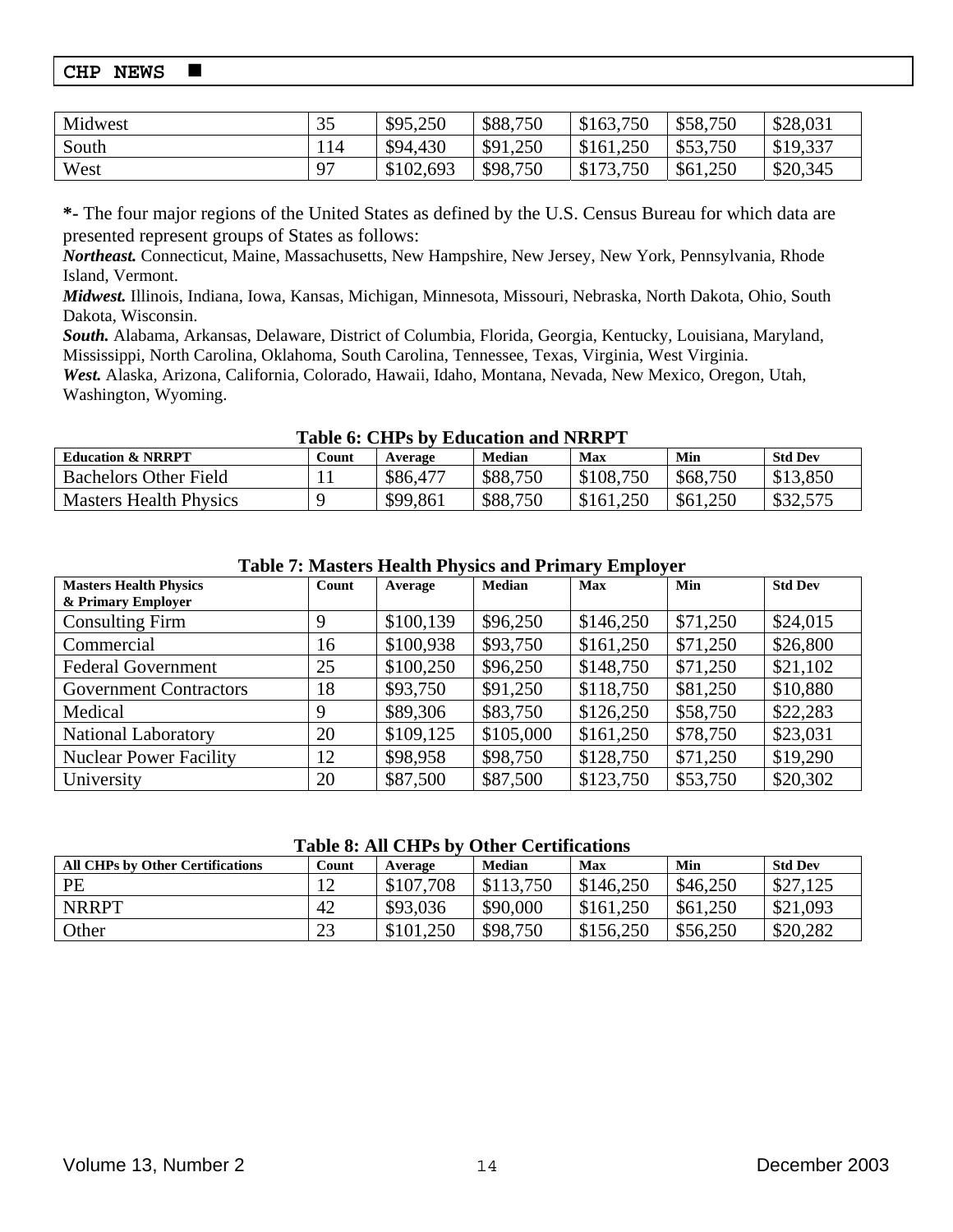| <b>Masters Health Physics &amp; Primary Job</b> | Count | Average   | Median    | Max       | Min      | <b>Std Dev</b> |
|-------------------------------------------------|-------|-----------|-----------|-----------|----------|----------------|
| <b>Responsibility</b>                           |       |           |           |           |          |                |
| Administration                                  | 22    | \$105,114 | \$101,250 | \$161,250 | \$73,750 | \$23,385       |
| <b>Applied Health Physics</b>                   | 47    | \$90,399  | \$86,250  | \$151,250 | \$46,250 | \$22,465       |
| Environmental                                   | 11    | \$88,977  | \$83,750  | \$121,250 | \$71,250 | \$17,337       |
| Radiological Assessment                         | 10    | \$104,750 | \$102,500 | \$156,250 | \$73,750 | \$20,989       |
| Regulations/Standards                           | 13    | \$99,135  | \$91,250  | \$143,750 | \$81,250 | \$18,592       |

#### **Table 9: Masters Health Physics and Primary Job Responsibility**

### **Table 10: All CHPs by Primary Job Responsibility**

| <b>Primary Job Responsibility</b> | Count | Average   | <b>Median</b> | <b>Max</b> | Min      | <b>Std Dev</b> |
|-----------------------------------|-------|-----------|---------------|------------|----------|----------------|
| Administration                    | 36    | \$104,375 | \$101,250     | \$161,250  | \$73,750 | \$22,131       |
| <b>Medical Physics CHPs</b>       | 10    | \$106,500 | \$101,250     | \$163,750  | \$58,750 | \$33,962       |
| Regulations, Standards            | 21    | \$93,750  | \$86,250      | \$143,750  | \$53,750 | \$19,875       |
| <b>Applied Health Physics</b>     | 95    | \$90,276  | \$88,750      | \$151,250  | \$46,250 | \$20,568       |
| Dosimetry                         | 13    | \$93,365  | \$93,750      | \$116,250  | \$68,750 | \$14,247       |
| Reactors, Power                   | 23    | \$100,272 | \$96,250      | \$146,250  | \$68,750 | \$19,623       |
| Radiological Assessment           | 24    | \$107,083 | \$102,500     | \$156,250  | \$61,250 | \$25,256       |
| Environmental                     | 19    | \$92,171  | \$91,250      | \$123,750  | \$71,250 | \$16,546       |

#### **Table 11: CHPs as Professional Staff (All CHPs in this category and by Education)**

| <b>CHPs as Professional Staff</b> | Count | Average  | Median   | Max       | Min      | <b>Std Dev</b> |
|-----------------------------------|-------|----------|----------|-----------|----------|----------------|
| All CHPs in this Category         | 130   | \$95,154 | \$92,500 | \$163,750 | \$46,250 | \$20,231       |
| <b>Masters Health Physics</b>     | 59    | \$95,487 | \$93,750 | \$148,750 | \$46,250 | \$19,244       |
| <b>Masters Other Field</b>        | 10    | \$95,000 | \$93,750 | \$118,750 | \$63,750 | \$18,153       |
| Ph.D. Health Physics              | 10    | \$86,750 | \$85,000 | \$111,250 | \$61,250 | \$17,111       |

#### **Table 12: CHPs as Supervisor of Professional Staff (All CHPs in this category and by Education)**

| <b>CHPs as Supervisor of</b>  | Count | Average  | <b>Median</b> | <b>Max</b> | Min      | <b>Std Dev</b> |
|-------------------------------|-------|----------|---------------|------------|----------|----------------|
| <b>Professional Staff</b>     |       |          |               |            |          |                |
| All CHPs in this Category     |       | \$97,750 | \$93,750      | \$161,250  | \$58,750 | \$20,193       |
| <b>Masters Health Physics</b> | 38    | \$96,184 | \$93,750      | \$161,250  | \$58,750 | \$22,612       |

#### **Table 13: CHPs as RPM/RSO (All CHPs in this category and by Education)**

| CHPs as RPM/RSO               | Count | Average  | Median   | <b>Max</b> | Min      | <b>Std Dev</b> |
|-------------------------------|-------|----------|----------|------------|----------|----------------|
| All CHPs in this Category     | 60    | \$94,208 | \$91,250 | \$153,750  | \$53,750 | \$22,268       |
| <b>Masters Health Physics</b> | 33    | \$92,159 | \$88,750 | \$131,250  | \$53,750 | \$19,722       |